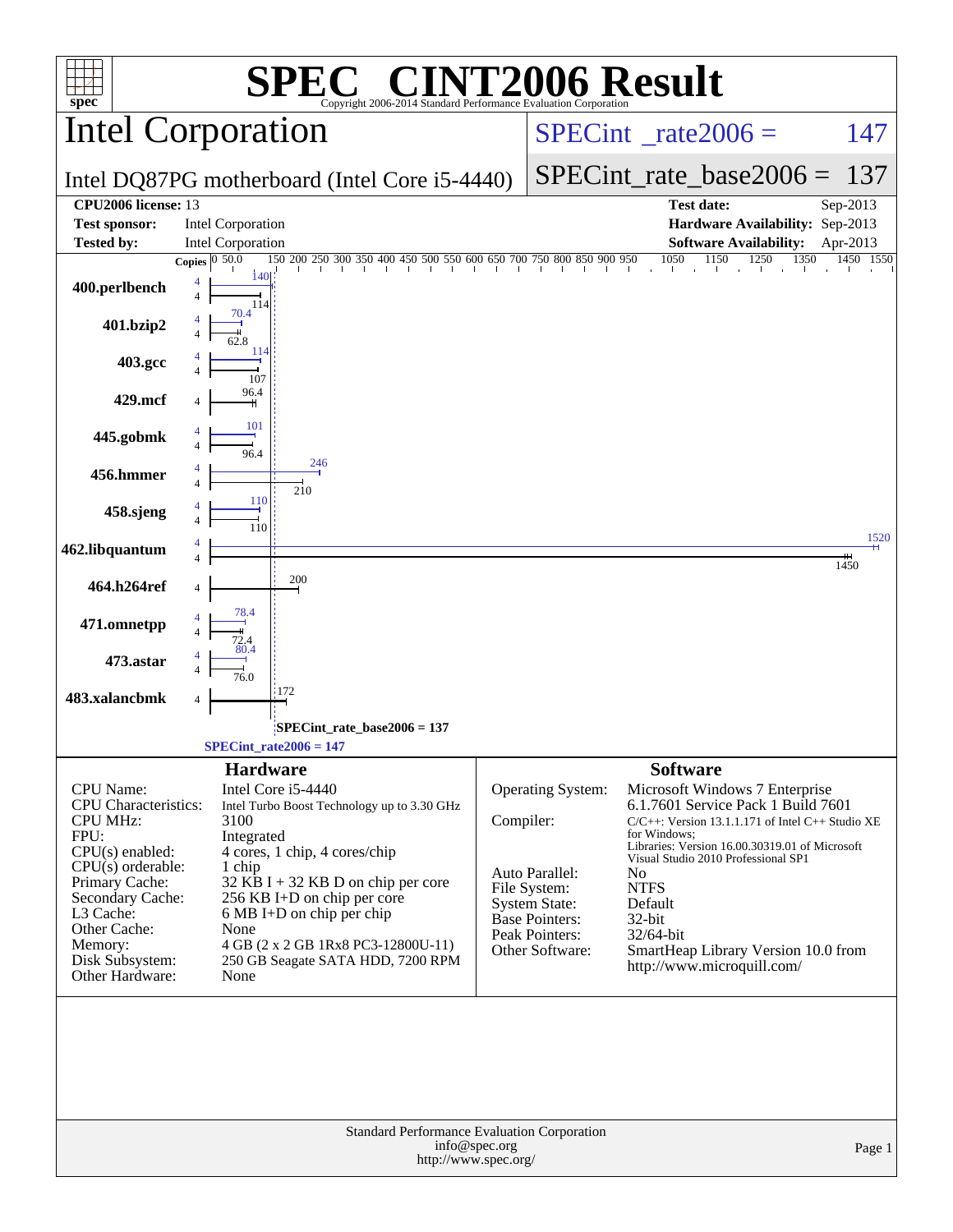

# Intel Corporation

## SPECint rate $2006 = 147$

Intel DQ87PG motherboard (Intel Core i5-4440)

[SPECint\\_rate\\_base2006 =](http://www.spec.org/auto/cpu2006/Docs/result-fields.html#SPECintratebase2006) 137

#### **[CPU2006 license:](http://www.spec.org/auto/cpu2006/Docs/result-fields.html#CPU2006license)** 13 **[Test date:](http://www.spec.org/auto/cpu2006/Docs/result-fields.html#Testdate)** Sep-2013

**[Test sponsor:](http://www.spec.org/auto/cpu2006/Docs/result-fields.html#Testsponsor)** Intel Corporation **[Hardware Availability:](http://www.spec.org/auto/cpu2006/Docs/result-fields.html#HardwareAvailability)** Sep-2013 **[Tested by:](http://www.spec.org/auto/cpu2006/Docs/result-fields.html#Testedby)** Intel Corporation **[Software Availability:](http://www.spec.org/auto/cpu2006/Docs/result-fields.html#SoftwareAvailability)** Apr-2013

#### **[Results Table](http://www.spec.org/auto/cpu2006/Docs/result-fields.html#ResultsTable)**

| <b>Ratio</b><br>140 |
|---------------------|
|                     |
|                     |
| 68.8                |
| <b>114</b>          |
| 96.4                |
| <b>101</b>          |
| 246                 |
| 110                 |
| 1520                |
| 200                 |
| 78.8                |
| 80.4                |
| <u>172</u>          |
|                     |

Results appear in the [order in which they were run.](http://www.spec.org/auto/cpu2006/Docs/result-fields.html#RunOrder) Bold underlined text [indicates a median measurement.](http://www.spec.org/auto/cpu2006/Docs/result-fields.html#Median)

### **[Compiler Invocation Notes](http://www.spec.org/auto/cpu2006/Docs/result-fields.html#CompilerInvocationNotes)**

 To compile these binaries, the Intel Compiler 13.1 was set up to generate 32-bit binaries with the command: "ipsxe-comp-vars.bat ia32 vs2010" (shortcut provided in the Intel(r) Parallel Studio XE 2013 program folder)

### **[Submit Notes](http://www.spec.org/auto/cpu2006/Docs/result-fields.html#SubmitNotes)**

 Processes were bound to specific processors using the start command with the /affinity switch. The config file option 'submit' was used to generate the affinity mask for each process.

### **[Platform Notes](http://www.spec.org/auto/cpu2006/Docs/result-fields.html#PlatformNotes)**

 Sysinfo program C:\SPEC13.1/Docs/sysinfo \$Rev: 6775 \$ \$Date:: 2011-08-16 #\$ \8787f7622badcf24e01c368b1db4377c running on Clt7C05070FB2B7 Sat Sep 21 22:24:13 2013

 This section contains SUT (System Under Test) info as seen by some common utilities. To remove or add to this section, see: <http://www.spec.org/cpu2006/Docs/config.html#sysinfo>

 Trying 'systeminfo' OS Name : Microsoft Windows 7 Enterprise<br>OS Version : 6.1.7601 Service Pack 1 Build : 6.1.7601 Service Pack 1 Build 7601 System Manufacturer: INTEL\_ System Model : DQ87PG Processor(s) : 1 Processor(s) Installed. Continued on next page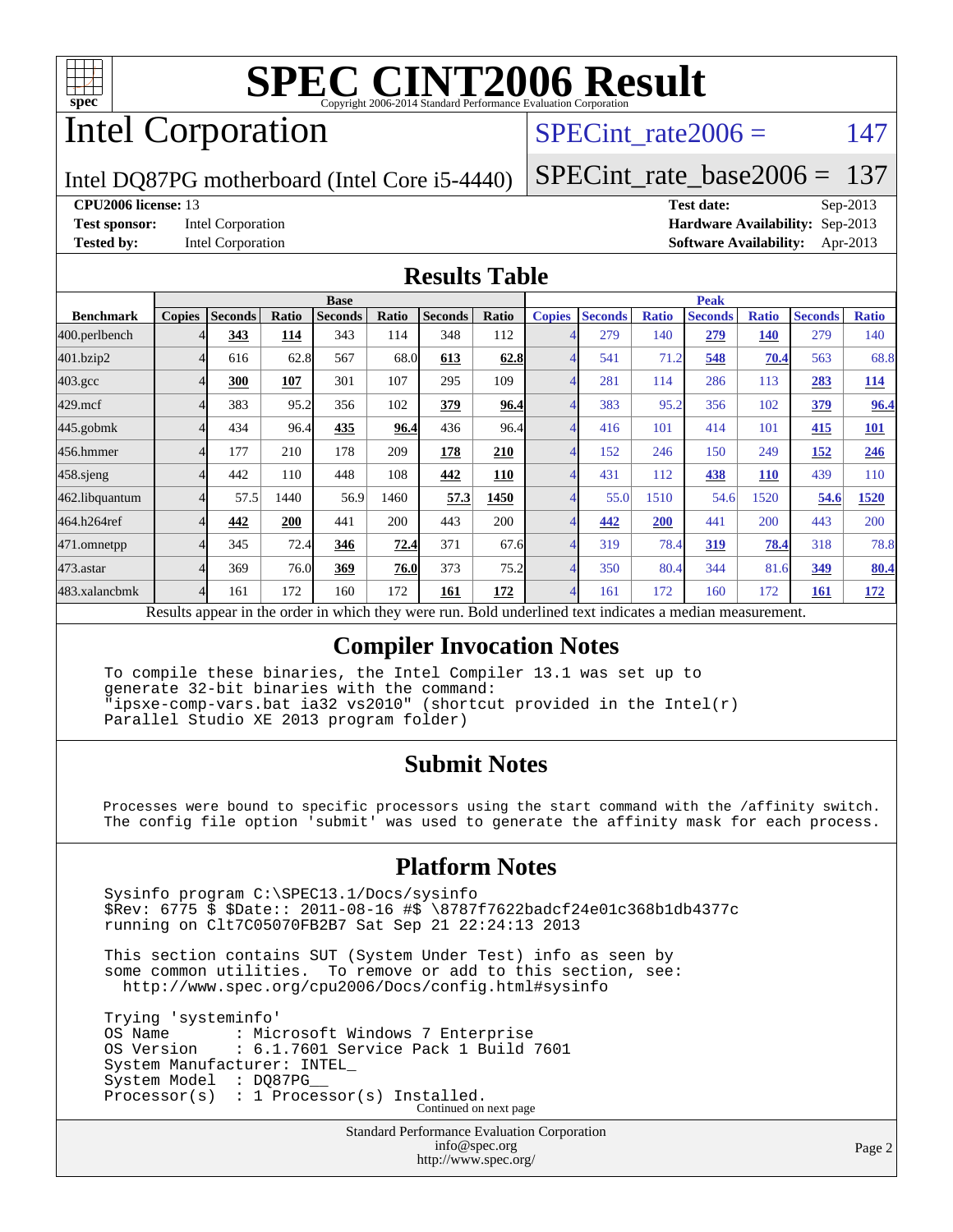

Intel Corporation

SPECint rate $2006 = 147$ 

Intel DQ87PG motherboard (Intel Core i5-4440)

[SPECint\\_rate\\_base2006 =](http://www.spec.org/auto/cpu2006/Docs/result-fields.html#SPECintratebase2006) 137

**[Test sponsor:](http://www.spec.org/auto/cpu2006/Docs/result-fields.html#Testsponsor)** Intel Corporation **[Hardware Availability:](http://www.spec.org/auto/cpu2006/Docs/result-fields.html#HardwareAvailability)** Sep-2013

**[CPU2006 license:](http://www.spec.org/auto/cpu2006/Docs/result-fields.html#CPU2006license)** 13 **[Test date:](http://www.spec.org/auto/cpu2006/Docs/result-fields.html#Testdate)** Sep-2013 **[Tested by:](http://www.spec.org/auto/cpu2006/Docs/result-fields.html#Testedby)** Intel Corporation **[Software Availability:](http://www.spec.org/auto/cpu2006/Docs/result-fields.html#SoftwareAvailability)** Apr-2013

#### **[Platform Notes \(Continued\)](http://www.spec.org/auto/cpu2006/Docs/result-fields.html#PlatformNotes)**

 [01]: Intel64 Family 6 Model 60 Stepping 3 GenuineIntel ~3101 Mhz BIOS Version : Intel(R) Corp. PGQ8710H.86A.0036.2013.0702.1908, 7/2/2013 Total Physical Memory: 3,749 MB

 Trying 'wmic cpu get /value' DeviceID L2CacheSize : 1024 L3CacheSize : 6144 MaxClockSpeed : 3101 Name : Intel(R) Core(TM) i5-4440 CPU @ 3.10GHz NumberOfCores : 4 NumberOfLogicalProcessors: 4

 (End of data from sysinfo program) BIOS: SATA mode set to RAID Windows Disk Driver: Intel Rapid Storage Technology 12.5.0.1066 Windows Chipset Driver: Intel Chipset Driver 9.4.0.1027

#### **[Component Notes](http://www.spec.org/auto/cpu2006/Docs/result-fields.html#ComponentNotes)**

 Tested systems can be used with Shin-G ATX case, PC Power and Cooling 1200W power supply Micron MT8JTF25664AZ-1G6 Series Memory DIMMs

### **[General Notes](http://www.spec.org/auto/cpu2006/Docs/result-fields.html#GeneralNotes)**

 Binaries compiled on a system with 1x Intel Core i7-860 CPU + 8GB memory using Windows 7 Enterprise 64-bit

## **[Base Compiler Invocation](http://www.spec.org/auto/cpu2006/Docs/result-fields.html#BaseCompilerInvocation)**

[C benchmarks](http://www.spec.org/auto/cpu2006/Docs/result-fields.html#Cbenchmarks): [icl -Qvc10](http://www.spec.org/cpu2006/results/res2014q3/cpu2006-20140701-30206.flags.html#user_CCbase_intel_icc_vc10_9607f3ecbcdf68042245f068e51b40c1) [-Qstd=c99](http://www.spec.org/cpu2006/results/res2014q3/cpu2006-20140701-30206.flags.html#user_CCbase_intel_compiler_c99_mode_1a3d110e3041b3ad4466830521bdad2a)

[C++ benchmarks:](http://www.spec.org/auto/cpu2006/Docs/result-fields.html#CXXbenchmarks) [icl -Qvc10](http://www.spec.org/cpu2006/results/res2014q3/cpu2006-20140701-30206.flags.html#user_CXXbase_intel_icc_vc10_9607f3ecbcdf68042245f068e51b40c1)

## **[Base Portability Flags](http://www.spec.org/auto/cpu2006/Docs/result-fields.html#BasePortabilityFlags)**

 403.gcc: [-DSPEC\\_CPU\\_WIN32](http://www.spec.org/cpu2006/results/res2014q3/cpu2006-20140701-30206.flags.html#b403.gcc_baseCPORTABILITY_DSPEC_CPU_WIN32) 464.h264ref: [-DWIN32](http://www.spec.org/cpu2006/results/res2014q3/cpu2006-20140701-30206.flags.html#b464.h264ref_baseCPORTABILITY_DWIN32) [-DSPEC\\_CPU\\_NO\\_INTTYPES](http://www.spec.org/cpu2006/results/res2014q3/cpu2006-20140701-30206.flags.html#b464.h264ref_baseCPORTABILITY_DSPEC_CPU_NO_INTTYPES) 483.xalancbmk: [-Qoption,cpp,--no\\_wchar\\_t\\_keyword](http://www.spec.org/cpu2006/results/res2014q3/cpu2006-20140701-30206.flags.html#user_baseCXXPORTABILITY483_xalancbmk_f-no_wchar_t_keyword_ec0ad4495a16b4e858bfcb29d949d25d)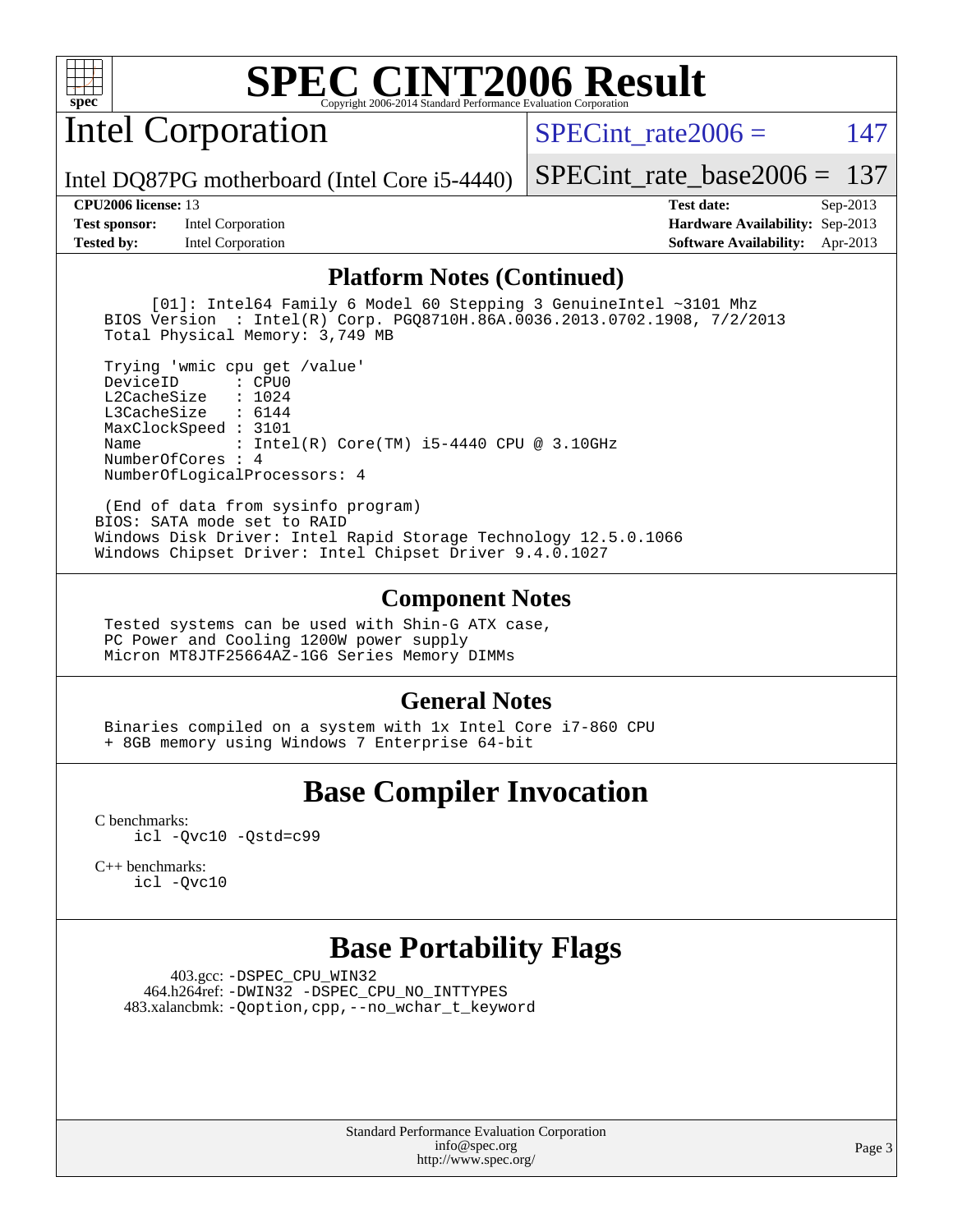

Intel Corporation

SPECint rate $2006 = 147$ 

Intel DQ87PG motherboard (Intel Core i5-4440)

**[Test sponsor:](http://www.spec.org/auto/cpu2006/Docs/result-fields.html#Testsponsor)** Intel Corporation **[Hardware Availability:](http://www.spec.org/auto/cpu2006/Docs/result-fields.html#HardwareAvailability)** Sep-2013 **[Tested by:](http://www.spec.org/auto/cpu2006/Docs/result-fields.html#Testedby)** Intel Corporation **[Software Availability:](http://www.spec.org/auto/cpu2006/Docs/result-fields.html#SoftwareAvailability)** Apr-2013

[SPECint\\_rate\\_base2006 =](http://www.spec.org/auto/cpu2006/Docs/result-fields.html#SPECintratebase2006) 137 **[CPU2006 license:](http://www.spec.org/auto/cpu2006/Docs/result-fields.html#CPU2006license)** 13 **[Test date:](http://www.spec.org/auto/cpu2006/Docs/result-fields.html#Testdate)** Sep-2013

# **[Base Optimization Flags](http://www.spec.org/auto/cpu2006/Docs/result-fields.html#BaseOptimizationFlags)**

[C benchmarks](http://www.spec.org/auto/cpu2006/Docs/result-fields.html#Cbenchmarks):

[-QxCORE-AVX2](http://www.spec.org/cpu2006/results/res2014q3/cpu2006-20140701-30206.flags.html#user_CCbase_f-QxAVX2_f98716b5f9e905f99c943c56f21bf430) [-Qipo](http://www.spec.org/cpu2006/results/res2014q3/cpu2006-20140701-30206.flags.html#user_CCbase_f-Qipo) [-O3](http://www.spec.org/cpu2006/results/res2014q3/cpu2006-20140701-30206.flags.html#user_CCbase_f-O3) [-Qprec-div-](http://www.spec.org/cpu2006/results/res2014q3/cpu2006-20140701-30206.flags.html#user_CCbase_f-Qprec-div-) [-Qopt-prefetch](http://www.spec.org/cpu2006/results/res2014q3/cpu2006-20140701-30206.flags.html#user_CCbase_f-Qprefetch_37c211608666b9dff9380561f602f0a8) [/F512000000](http://www.spec.org/cpu2006/results/res2014q3/cpu2006-20140701-30206.flags.html#user_CCbase_set_stack_space_98438a10eb60aa5f35f4c79d9b9b27b1)

[C++ benchmarks:](http://www.spec.org/auto/cpu2006/Docs/result-fields.html#CXXbenchmarks) [-QxCORE-AVX2](http://www.spec.org/cpu2006/results/res2014q3/cpu2006-20140701-30206.flags.html#user_CXXbase_f-QxAVX2_f98716b5f9e905f99c943c56f21bf430) [-Qipo](http://www.spec.org/cpu2006/results/res2014q3/cpu2006-20140701-30206.flags.html#user_CXXbase_f-Qipo) [-O3](http://www.spec.org/cpu2006/results/res2014q3/cpu2006-20140701-30206.flags.html#user_CXXbase_f-O3) [-Qprec-div-](http://www.spec.org/cpu2006/results/res2014q3/cpu2006-20140701-30206.flags.html#user_CXXbase_f-Qprec-div-) [-Qopt-prefetch](http://www.spec.org/cpu2006/results/res2014q3/cpu2006-20140701-30206.flags.html#user_CXXbase_f-Qprefetch_37c211608666b9dff9380561f602f0a8) [-Qcxx-features](http://www.spec.org/cpu2006/results/res2014q3/cpu2006-20140701-30206.flags.html#user_CXXbase_f-Qcxx_features_dbf36c8a6dba956e22f1645e4dcd4d98) [/F512000000](http://www.spec.org/cpu2006/results/res2014q3/cpu2006-20140701-30206.flags.html#user_CXXbase_set_stack_space_98438a10eb60aa5f35f4c79d9b9b27b1) [shlW32M.lib](http://www.spec.org/cpu2006/results/res2014q3/cpu2006-20140701-30206.flags.html#user_CXXbase_SmartHeap32_d106338dfda1a055705c9b519e07f096) [-link /FORCE:MULTIPLE](http://www.spec.org/cpu2006/results/res2014q3/cpu2006-20140701-30206.flags.html#user_CXXbase_link_force_multiple2_070fe330869edf77077b841074b8b0b6)

# **[Base Other Flags](http://www.spec.org/auto/cpu2006/Docs/result-fields.html#BaseOtherFlags)**

[C benchmarks](http://www.spec.org/auto/cpu2006/Docs/result-fields.html#Cbenchmarks):

403.gcc: [-Dalloca=\\_alloca](http://www.spec.org/cpu2006/results/res2014q3/cpu2006-20140701-30206.flags.html#b403.gcc_baseEXTRA_CFLAGS_Dalloca_be3056838c12de2578596ca5467af7f3)

# **[Peak Compiler Invocation](http://www.spec.org/auto/cpu2006/Docs/result-fields.html#PeakCompilerInvocation)**

[C benchmarks \(except as noted below\)](http://www.spec.org/auto/cpu2006/Docs/result-fields.html#Cbenchmarksexceptasnotedbelow):

[icl -Qvc10](http://www.spec.org/cpu2006/results/res2014q3/cpu2006-20140701-30206.flags.html#user_CCpeak_intel_icc_vc10_9607f3ecbcdf68042245f068e51b40c1) [-Qstd=c99](http://www.spec.org/cpu2006/results/res2014q3/cpu2006-20140701-30206.flags.html#user_CCpeak_intel_compiler_c99_mode_1a3d110e3041b3ad4466830521bdad2a)

456.hmmer: [C:\Program Files \(x86\)\Intel\Composer XE 2013.171/bin/intel64/icl.exe](http://www.spec.org/cpu2006/results/res2014q3/cpu2006-20140701-30206.flags.html#user_peakCCLD456_hmmer_intel_icc_64bit_a47adb23ffeeb40a4c72a454746f326c)

458.sjeng: [C:\Program Files \(x86\)\Intel\Composer XE 2013.171/bin/intel64/icl.exe](http://www.spec.org/cpu2006/results/res2014q3/cpu2006-20140701-30206.flags.html#user_peakCCLD458_sjeng_intel_icc_64bit_a47adb23ffeeb40a4c72a454746f326c)

 462.libquantum: [C:\Program Files \(x86\)\Intel\Composer XE 2013.171/bin/intel64/icl.exe](http://www.spec.org/cpu2006/results/res2014q3/cpu2006-20140701-30206.flags.html#user_peakCCLD462_libquantum_intel_icc_64bit_a47adb23ffeeb40a4c72a454746f326c)  $-Ostd=c99$ 

[C++ benchmarks \(except as noted below\):](http://www.spec.org/auto/cpu2006/Docs/result-fields.html#CXXbenchmarksexceptasnotedbelow) [icl -Qvc10](http://www.spec.org/cpu2006/results/res2014q3/cpu2006-20140701-30206.flags.html#user_CXXpeak_intel_icc_vc10_9607f3ecbcdf68042245f068e51b40c1)

473.astar: [C:\Program Files \(x86\)\Intel\Composer XE 2013.171/bin/intel64/icl.exe](http://www.spec.org/cpu2006/results/res2014q3/cpu2006-20140701-30206.flags.html#user_peakCXXLD473_astar_intel_icc_64bit_a47adb23ffeeb40a4c72a454746f326c)

## **[Peak Portability Flags](http://www.spec.org/auto/cpu2006/Docs/result-fields.html#PeakPortabilityFlags)**

 403.gcc: [-DSPEC\\_CPU\\_WIN32](http://www.spec.org/cpu2006/results/res2014q3/cpu2006-20140701-30206.flags.html#b403.gcc_peakCPORTABILITY_DSPEC_CPU_WIN32) 456.hmmer: [-DSPEC\\_CPU\\_P64](http://www.spec.org/cpu2006/results/res2014q3/cpu2006-20140701-30206.flags.html#suite_peakPORTABILITY456_hmmer_DSPEC_CPU_P64) 458.sjeng: [-DSPEC\\_CPU\\_P64](http://www.spec.org/cpu2006/results/res2014q3/cpu2006-20140701-30206.flags.html#suite_peakPORTABILITY458_sjeng_DSPEC_CPU_P64) 462.libquantum: [-DSPEC\\_CPU\\_P64](http://www.spec.org/cpu2006/results/res2014q3/cpu2006-20140701-30206.flags.html#suite_peakPORTABILITY462_libquantum_DSPEC_CPU_P64) 464.h264ref: [-DWIN32](http://www.spec.org/cpu2006/results/res2014q3/cpu2006-20140701-30206.flags.html#b464.h264ref_peakCPORTABILITY_DWIN32) [-DSPEC\\_CPU\\_NO\\_INTTYPES](http://www.spec.org/cpu2006/results/res2014q3/cpu2006-20140701-30206.flags.html#b464.h264ref_peakCPORTABILITY_DSPEC_CPU_NO_INTTYPES) 473.astar: [-DSPEC\\_CPU\\_P64](http://www.spec.org/cpu2006/results/res2014q3/cpu2006-20140701-30206.flags.html#suite_peakPORTABILITY473_astar_DSPEC_CPU_P64) 483.xalancbmk: [-Qoption,cpp,--no\\_wchar\\_t\\_keyword](http://www.spec.org/cpu2006/results/res2014q3/cpu2006-20140701-30206.flags.html#user_peakCXXPORTABILITY483_xalancbmk_f-no_wchar_t_keyword_ec0ad4495a16b4e858bfcb29d949d25d)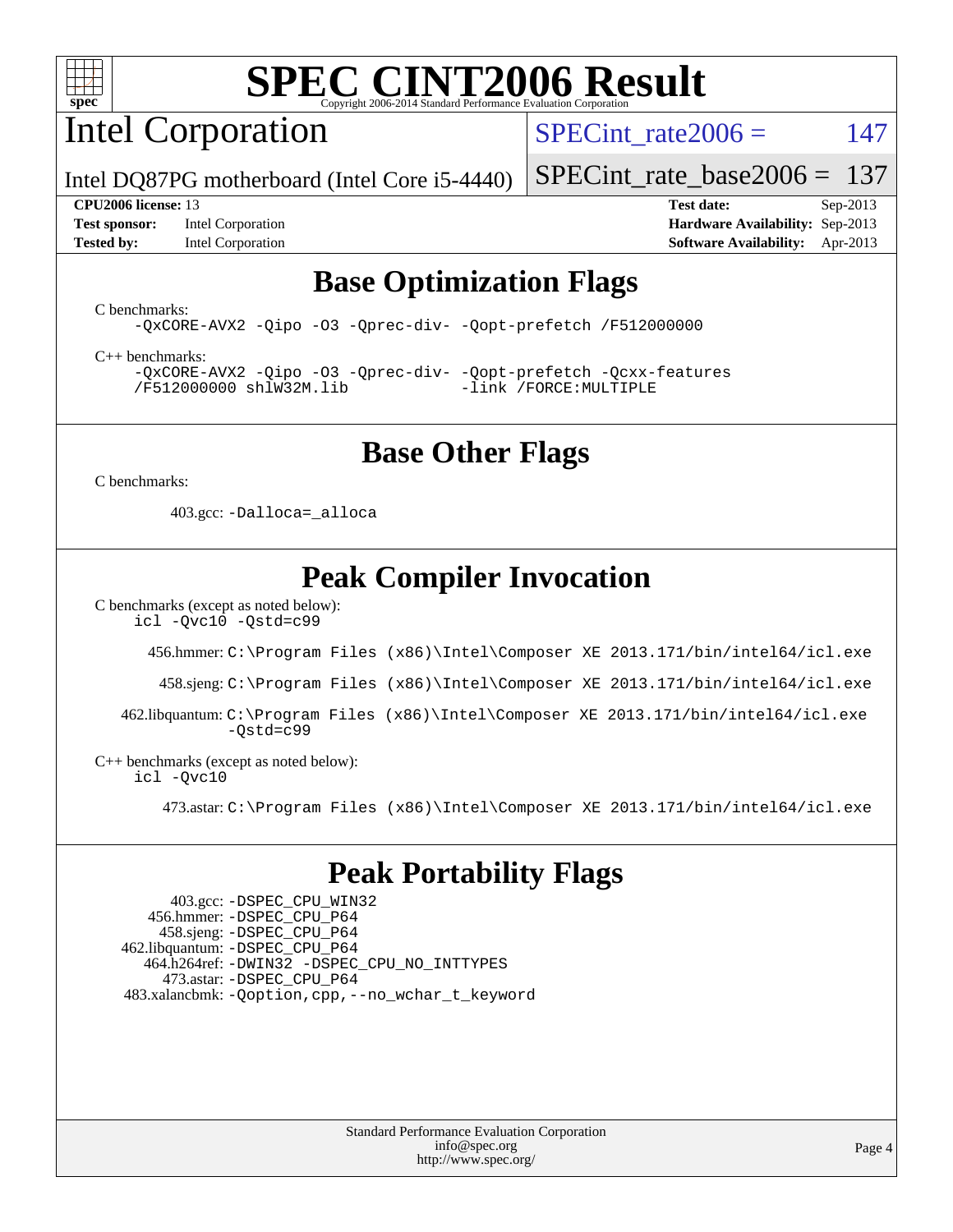

Intel Corporation

 $SPECTnt_rate2006 = 147$ 

Intel DQ87PG motherboard (Intel Core i5-4440)

| <b>Test sponsor:</b> | Intel Corporation |
|----------------------|-------------------|
| <b>Tested by:</b>    | Intel Corporation |

[SPECint\\_rate\\_base2006 =](http://www.spec.org/auto/cpu2006/Docs/result-fields.html#SPECintratebase2006) 137

**[CPU2006 license:](http://www.spec.org/auto/cpu2006/Docs/result-fields.html#CPU2006license)** 13 **[Test date:](http://www.spec.org/auto/cpu2006/Docs/result-fields.html#Testdate)** Sep-2013 **[Hardware Availability:](http://www.spec.org/auto/cpu2006/Docs/result-fields.html#HardwareAvailability)** Sep-2013 **[Software Availability:](http://www.spec.org/auto/cpu2006/Docs/result-fields.html#SoftwareAvailability)** Apr-2013

# **[Peak Optimization Flags](http://www.spec.org/auto/cpu2006/Docs/result-fields.html#PeakOptimizationFlags)**

#### [C benchmarks](http://www.spec.org/auto/cpu2006/Docs/result-fields.html#Cbenchmarks):

|                      | 400.perlbench: -QxCORE-AVX2(pass 2) -Qprof_gen(pass 1) -Qprof_use(pass 2)<br>-Qipo -03 -Qprec-div- -Qansi-alias -Qopt-prefetch<br>-link /FORCE: MULTIPLE<br>/F512000000 shlW32M.lib               |
|----------------------|---------------------------------------------------------------------------------------------------------------------------------------------------------------------------------------------------|
|                      | 401.bzip2: -QxCORE-AVX2(pass 2) -Qprof_gen(pass 1) -Qprof_use(pass 2)<br>-Qipo -03 -Qprec-div- -Qopt-prefetch -Qansi-alias<br>/F512000000                                                         |
|                      | 403.gcc: -QxCORE-AVX2(pass 2) -Qprof_gen(pass 1) -Qprof_use(pass 2)<br>-Qipo -03 -Qprec-div- -Qopt-prefetch /F512000000                                                                           |
|                      | 429.mcf: basepeak = $yes$                                                                                                                                                                         |
|                      | 445.gobmk: -QxCORE-AVX2(pass 2) -Qprof_gen(pass 1) -Qprof_use(pass 2)<br>-Qipo -02 -Qprec-div- -Qansi-alias /F512000000                                                                           |
|                      | 456.hmmer: -Qauto-ilp32 -QxCORE-AVX2(pass 2) -Qprof_gen(pass 1)<br>-Oprof_use(pass 2) -Qipo -03 -Oprec-div- -Qopt-prefetch<br>/F512000000                                                         |
|                      | 458.sjeng: -Qauto-ilp32 -QxCORE-AVX2(pass 2) -Qprof_gen(pass 1)<br>-Qprof_use(pass 2) -Qipo -03 -Qprec-div- -Qunroll4<br>/F512000000                                                              |
|                      | 462.libquantum: -Qauto-ilp32 -QxCORE-AVX2 -Qipo -03 -Qprec-div-<br>-Qopt-prefetch /F512000000                                                                                                     |
|                      | $464.h264 \text{ref}$ : basepeak = yes                                                                                                                                                            |
| $C_{++}$ benchmarks: |                                                                                                                                                                                                   |
|                      | 471.omnetpp: -QxCORE-AVX2(pass 2) -Qprof_gen(pass 1) -Qprof_use(pass 2)<br>-Qipo -03 -Qprec-div- -Qansi-alias<br>-Qopt-ra-region-strategy=block /F512000000 shlW32M.lib<br>-link /FORCE: MULTIPLE |
|                      | 473.astar: -Qauto-ilp32 -QxCORE-AVX2 -Qipo -03 -Qprec-div-<br>-Qopt-prefetch /F512000000 shlW64M.lib<br>-link /FORCE: MULTIPLE                                                                    |
|                      | $483.xalanchmk: basepeak = yes$                                                                                                                                                                   |
| C benchmarks:        | <b>Peak Other Flags</b>                                                                                                                                                                           |
|                      | Continued on next page                                                                                                                                                                            |